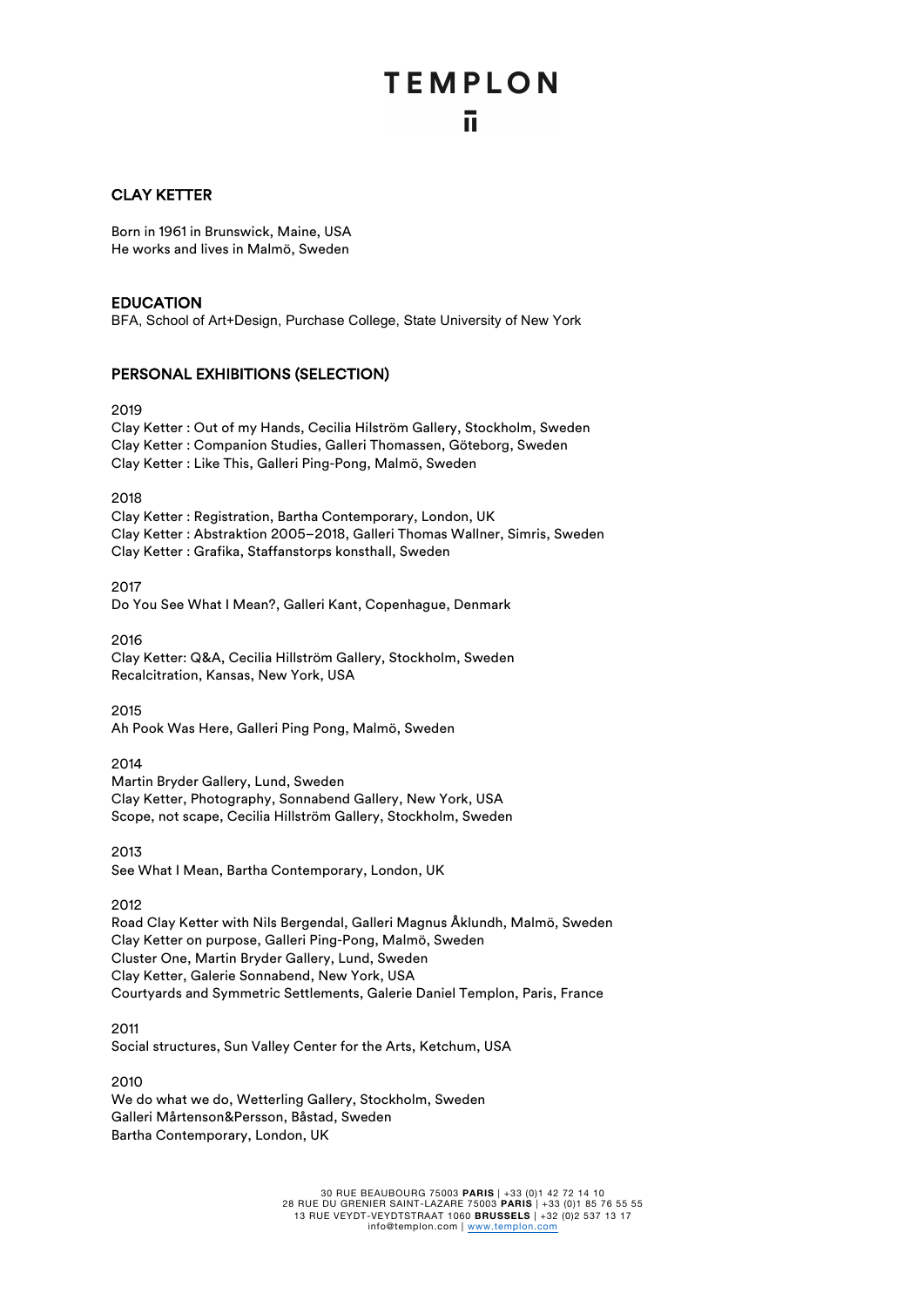# **TEMPLON**

## ū.

2009 New Paintings, Galerie Daniel Templon, Paris, France Clay Ketter, Moderna Museet, Stockholm, Sweden Galerie Sonnabend, New York, USA

2008 Gulf coast slabs, Bartha Contemporary, London, UK Coastal, Brändström & Stene, Stockholm, Sweden

2007 My Birthday in Spain, Galleri Specta, Copenhague, Denmark Galerie Sonnabend, New York, USA Galleri Magnus Åklundh, Malmö, Sweden

2006 New Works, Galerie Daniel Templon, Paris, France

2005

Sonnabend Gallery, New York, USA Cornered, Brändström & Stene, Stockholm, Sweden Shifter (avec l'architecte Arno Brandlhuber), Box 2.0, Copenhague, Denmark

2004 Galleri Magnus Aklund, Malmö, Sweden New sculpture, Galleri Spectra, Copenhague, Denmark Galerie Vera Munro, Hambourg, Germany

2003 Niels Borch Jensen Verlag und Druck, Berlin, Germany

2002

Sonnabend Gallery, New York, USA Lunds Konsthall, Lund, Sweden Moderna Museet, Stockholm, Sweden Galleri Specta, Copenhague, Denmark Galerie Daniel Templon, Paris, France Das befreite nichts (Gruppenausstellung), Galerie Vera Munro, Hambourg, Germany

2001 Galerie Vera Munro, Hambourg, Germany

2000 Recent Works, Galleri Specta, Copenhague, Denmark

1996 New Work, White Cube, London, UK

## GROUP EXHIBITIONS (SELECTION)

2019 Clay Ketter/Eva Hild/Love Lundell/ Janne Peltokangas, Daslands Konstmuseum, Sweden Gaia, que deviens-tu ?, Maison Guerlain, Paris, France

2018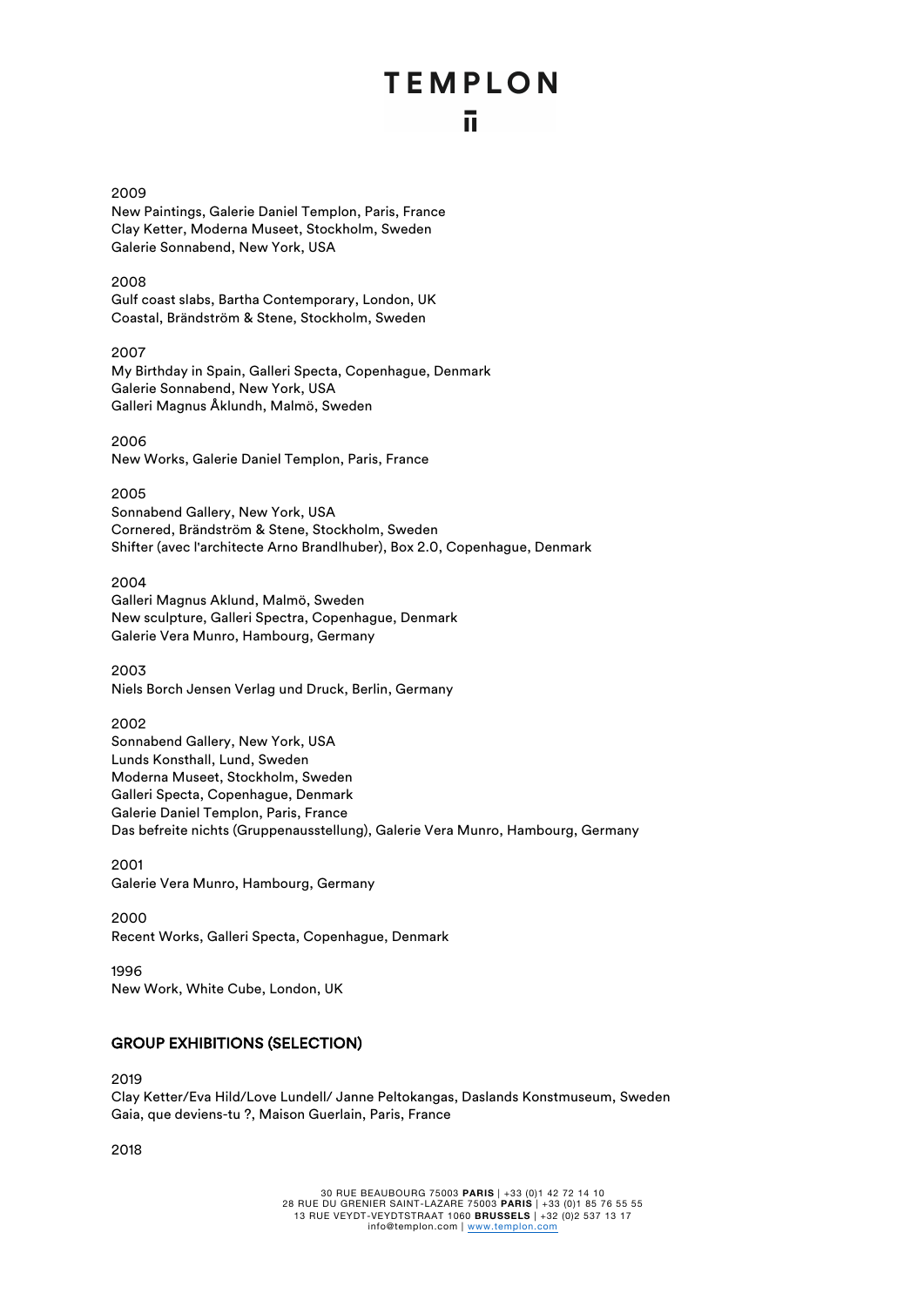## **TEMPLON** ū

Thomas Bang/Simon Callery/Clay Ketter, Galleri KANT, Copenhague, Denmark The Sultans of Salvage: Clay Ketter & Michael Johansson, Kristinehamns Konstmuseum, Sweden

## 2016

Polyfoni 4, Galleri Thomas Wallner Simris, Sweden Next: Utopia, Norrköpings Konstmuseum, Norrköpings, Sweden The Sonnabend Collection, Museu Serralves, Porto, Portugal

## 2015

Et grænseland,Dronninglund Kunstcenter, Dronninglund, Denmark Tree Installation, Skandaloss Festival, Art Program, Gagnef, Sweden Space Invaders: Sculptors Vision, Bartha Contemporary, London, UK Adventures of the Black Square: Abstract Art Society 1915-2015, Whitechapel Gallery, London, UK

## 2014

Post Pop: East Meets West, Saatchi Gallery, London, UK Här/ Nu, Artipelag, Stockholm, Sweden Landscapes in a Décolleté –the Window as an Element and a Metaphor, Opelvillen Rüsselsheim, Rüsselsheim, Germany

## 2013

Sverige i FN–Konst och samtal i det globala rummet, Skissernas Museum, Lund, Sweden Come Together, Surviving Sandy, Daedalus Foundation, Industry City, Brooklyn, New York, USA The Sonnabend Collection, Galleria Internazionale d'Arte Moderna di Ca' Pescaro, Venice, Italy Freakshow, Malmö, Sweden

## 2012

Works on Paper by Gallery Artist, Bartha Contemporary, London, UK Collectors of Skies, Andrew Edlin Gallery, New York, USA photoGRAPHIC, Fotografisk Center, Copenhague, Denmark

## 2011

MADRE, Museo d'Arte Contemporanea Donna Regina, Naples, Italy Sense and Capability, Collection of Tore A. Holm, Haugar Vestfold Kunstmuseum, Tønsberg, Norway Within / Beyond Borders, The Collection of the European Investment Bank at the Byzantine & Christian Museum, Athènes, Grèce De/Constructing the Norm, Wetterling Gallery, Stockholm, Sweden

Habitat, Galleri Specta, Copenhague, Denmark

MMK 1991-2011 20 Jahre Gegenwart, Museum für Moderne Kunst, Frankfort sur le Main, Germany Ileana Sonnabend. An Italian Portrait, Peggy Guggenheim Collection, Venice, Italy Social Structures, curated by Courtney Gilbert, Sun Valley Center for the Arts in Ketcham, USA

## 2010

Space Invasion, Niels Borch Jensen Gallery, Berlin, Germany Galleri Örsta, Kumla, Sweden Konstruktioner, Västerås konstmuseum, Sweden Contemporary Swedish Art and Design, American Ambassador's Residence, Stockholm, Sweden Icons of a Modern Age, Bartha Contemporary, London, UK

## 2009

Branded and on Display, Salt Lake Art Center, Salt Lake City, USA Vitt, Vitt, Vitt, Prins Eugens Waldemarsudde, Stockholm, Sweden After Architecture. Typologies of the Afterwards, Arts Santa Mònica, Barcelona, Spain Deformities of Speed, Sophienholm, Lyngby, Denmark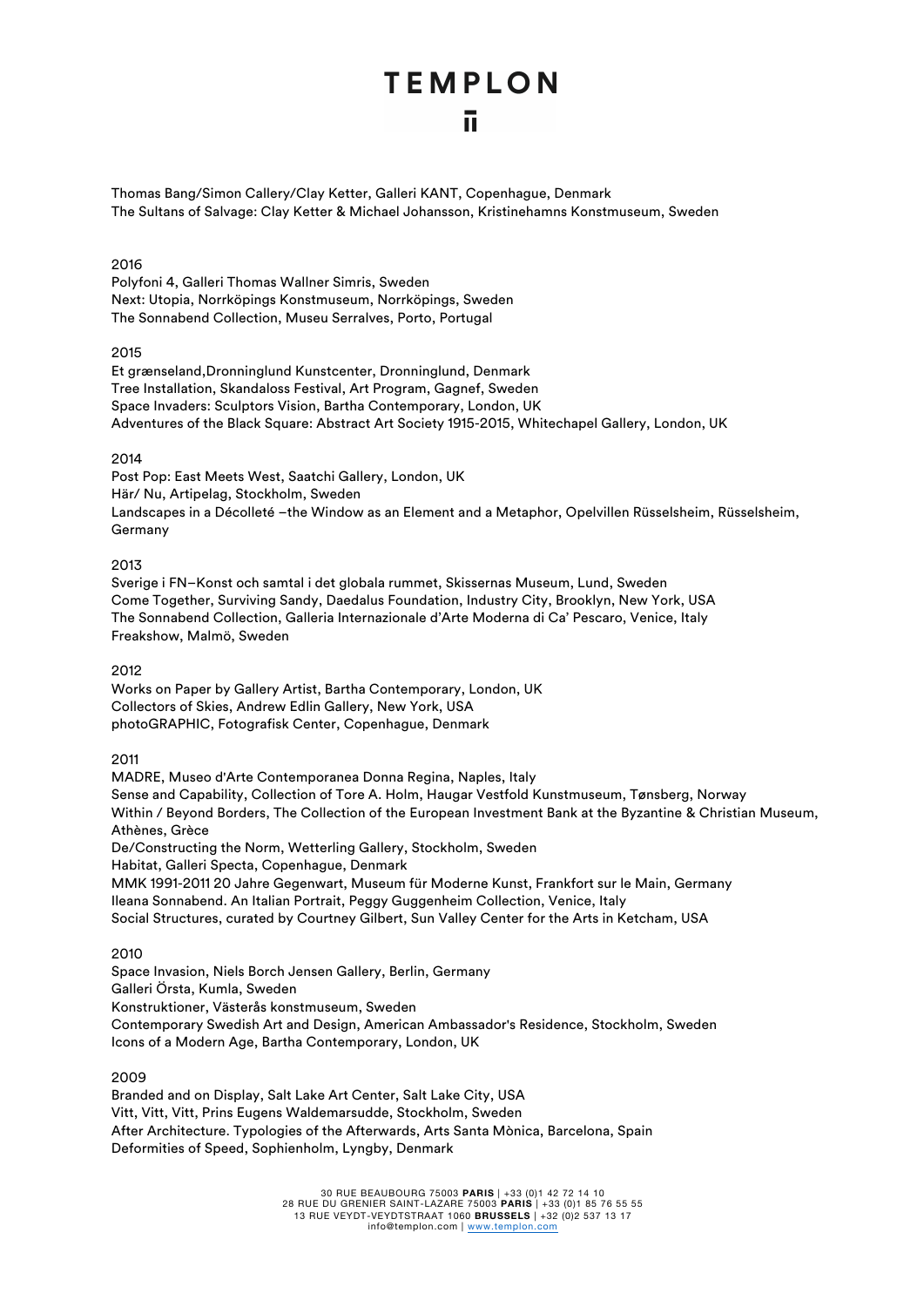# **TEMPLON**

## īī.

#### 2008

Galleri Specta, Copenhague, Denmark Branded and On Display, Scottsdale Museum of Contemporary Art - SMoCA, Scottsdale, USA Toys R Us, Brandstrom Stockholm, Stockholm, Sweden Branded and On Display, Tufts University Art Gallery, Medford, USA

## 2007

20 ans du Musée d'Art Moderne - L'art après 1960 dans les collections, Musée d'Art moderne de Saint-Etienne, Saint-Etienne, France Beck, Gilbert & George, Ketter, Pondick, Le Va and Ross, Sonnabend Gallery, New York, USA Branded and On Display, Ulrich Museum of Art, Wichita, USA Photo, Galleri Specta, Copenhague, Denmark 50 years, Lund Konsthal, Lund, Sweden Branded and On Display, Krannert Art Museum, Champaign, USA

## 2005

First Choice, Galerie Vera Munro, Hambourg, Germany Andersen Associations, Galleri Specta, Copenhague, Denmark

## 2004

Visions of America, Sammlung Essl - Kunsthaus, Klosterneuburg, Sweden Kabusa Konsthall, Köpingebro, Sweden Umedalen Skulptur, Umeå, Sweden Taller Niels Borch Jensen, Impresor Danés, Museo Nacional de la Estampa, Mexico City, Mexique Ruina - Aesthetic of Destruction, Galeria Helga de Alvear, Madrid, Spain RealityReal, Galerie Gebr Lehmann, Dresde, Germany

## 2003

Private / Corporate II - ein Dialog der Sammlungen, Daimler Contemporary, Berlin, Germany La Ciudad Ideal, Biennale de Valence, Spain The ARKEN Collection, ARKEN Museum for Moderne Kunst, Copenhague, Denmark Exquisit works, Galleri Specta, Copenhague, Denmark

## 2002

Unexpected selection from the Martin Margulies collection, MAM - Miami Art Museum, Miami ; Frost Art Museum, Miami, USA Through a Sequence of Space, Galerie Nordenhake, Berlin, Germany from the cool light, Niels Borch Jensen Galerie & Verlag, Berlin, Germany That Place, The Moore Space, Miami, USA The Unthought Known, White Cube, London, UK Prints, Galerie Gebr. Lehmann - Dresde, Germany

## 2001

Monotypien - Radierungen - Photogravuren, Niels Borch Jensen Galerie & Verlag, Berlin, Germany

## 2000

Century of Innocence – The History of the White Monochrome, Rooseum Center for Contemporary Art, Malmö, Sweden

Carnegie Art Award 1999, Barbican, London, UK

Carnegie Art Award 1999, Reykjavík Art Museum - Kjarvalsstaðir, Reykjavik, Iceland

Photogravüre, Niels Borch Jensen Galerie & Verlag, Berlin, Germany

Against Design, ICA - Institute of Contemporary Art - University of Pennsylvania, Philadelphia, USA

#### 1999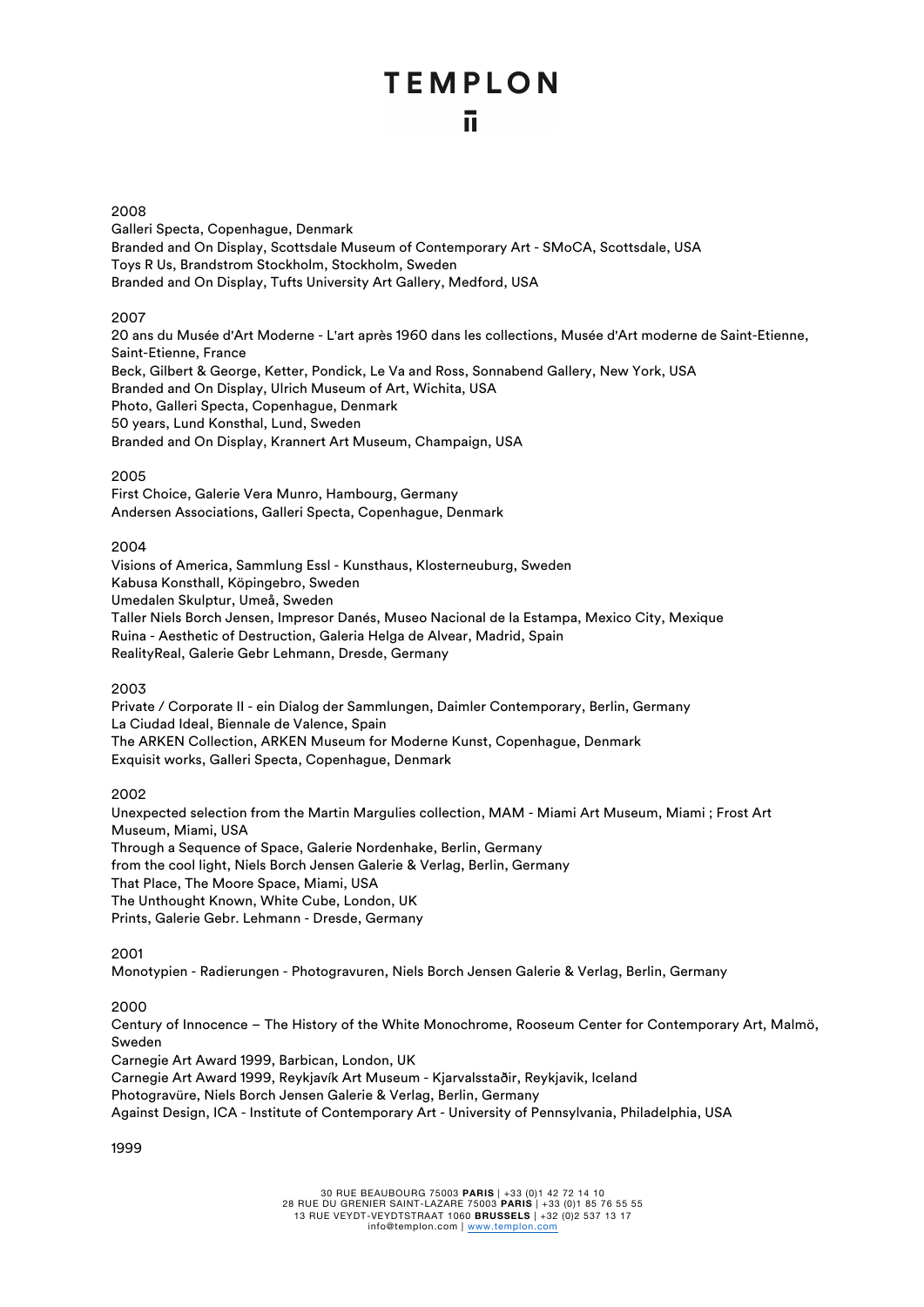## **TEMPLON** īī.

Carnegie Art Award 1999, Amos Anderson Art Museum, Helsinki, Finland Carnegie Art Award 1999, Kunstnernes Hus, Oslo, Norway Built, Mark Moore Gallery, Santa Monica, USA Primary Structures, Galerie für Zeitgenössische Kunst - GfZK, Leipzig, Germany

1998 Biennale de Sydney, Sydney, Australia

1995 Nutopi / Nowtopia, Rooseum Center for Contemporary Art, Malmö, Sweden

1994 Black and White, Galerie Anhava, Helsinki, Finland Lägenhet, 12 vacant apartments, Malmö, Göteborg, Sweden

1993 Floor Show, Anders Tornberg Gallery, Lund, Sweden

1986 Reject Show, ABCnoRIO, November, New York, USA

## PUBLIC COLLECTIONS (SELECTION)

Albright-Knox Art Gallery, Buffalo, USA Arken, Ishøj, Denmark Astrup Fearnley Museet for Moderne Kunst, Oslo, Norway Bonnierföretagen, Stockholm, Sweden Brooklyn Museum, USA Dunkers Kuturhus, Helsingborg, Sweden Museum of Contemporary Art, Chicago, USA Museum of Contemporary Art, Cleveland, USA European Investment Bank, Luxembourg Falckenberg Collection, Hamburg, Germany Museum moderner Kunst, Frankfurt, Germany Göteborgs Konstmuseum, Göteborg, Sweden Fondation d'Art Contemporain Daniel et Florence Guerlain, Paris, France Henry Art Gallery, University of Washington, USA High Museum of Art, Weiland Family Collection, Atlanta, USA Jumex Collection, Mexico City, Mexico Källemo/Sven Lundh, Värnamo, Sweden Louisiana, Humlebæk, Denmark Løvbjergs Almene Fonds Samling, Denmark Malmö Konstmuseum, Malmö, Sweden Moderna Museet, Stockholm, Sweden Musée Art Moderne, Saint-Étienne Métropole, France Prada Foundation, Milano, Italy Perez Museum Collections, Miami, USA Saatchi Collection, London, UK Museum of Contemporary Art, San Diego, USA Skissernas Museum, Lund, Sweden Sonnabend Collection, New York, USA Uppsala Museet, Uppsala, Sweden Museum moderner kunst, Stiftung Ludvig, Vienne, Austria Walker Art Center, Minneapolis, USA

> 30 RUE BEAUBOURG 75003 **PARIS** | +33 (0)1 42 72 14 10 28 RUE DU GRENIER SAINT-LAZARE 75003 **PARIS** | +33 (0)1 85 76 55 55 13 RUE VEYDT-VEYDTSTRAAT 1060 **BRUSSELS** | +32 (0)2 537 13 17 info@templon.com | www.templon.com